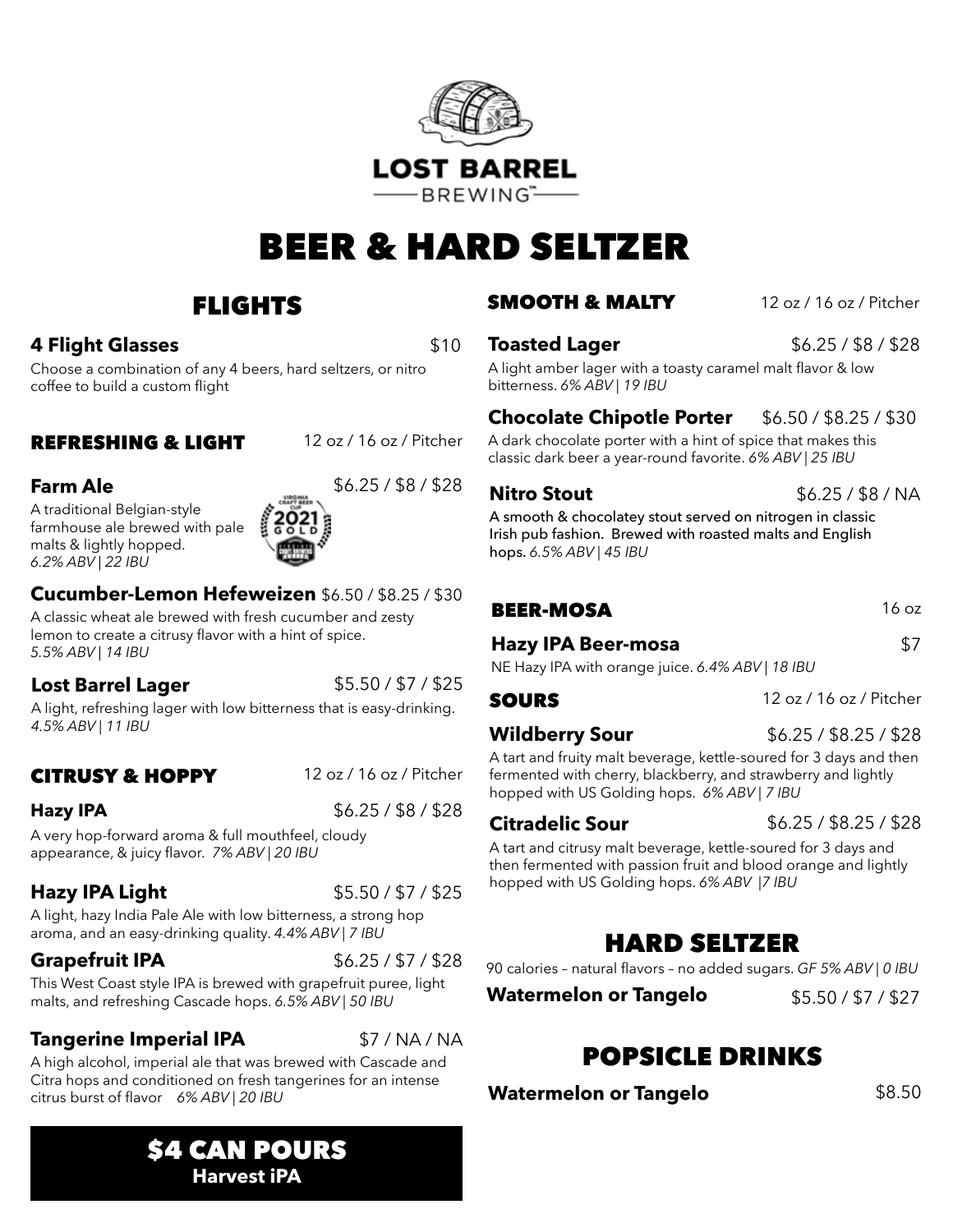

#### WINE

| <b>Wine Flight</b><br>Choose a combination of 4 wines to build a custom flight   | \$15           |
|----------------------------------------------------------------------------------|----------------|
| <b>Table Side Mimosa Bar</b><br>1 bottle of champagne served with 4 juices.      | \$35           |
| <b>Rose Flight</b><br>Cape Bleue, Vinho Verde, Wolfberger Sparkling Rose & Frosé | \$15           |
| <b>LBB Spritzer</b><br>Sparkling Wine with choice of any hard seltzer. 7.7% ABV  | \$10           |
| <b>RED</b>                                                                       | Glass / Bottle |
| Dona Paula Los Cardos Malbec Argentina \$11/\$35                                 |                |
| <b>Mark West Black Pinot Noir California</b>                                     | \$9/\$29       |
| <b>Finca Sobreño Crianza Spain</b>                                               | \$9/\$29       |
| <b>Sixth Sense Syrah California</b>                                              | \$9/\$29       |
| <b>Substance Cabernet Sauvignon</b> South Africa \$9 / \$29                      |                |
| <b>WHITE</b>                                                                     | Glass / Bottle |
| San Angelo Pinot Grigio Italy                                                    | \$9/\$29       |
| <b>Hugues Beauvignac Picpoul France</b>                                          | \$9/\$29       |
| <b>Hugl Gruner Veltliner Austria</b>                                             | \$9/\$29       |
| Sea Glass Chardonnay California                                                  | \$9/\$29       |
| <b>Brancott Sauvignon Blanc New Zealand</b>                                      | \$9/\$29       |
| <b>Cape Bleue Rose</b> France                                                    | \$9/\$29       |
| <b>Lima Vinho Verde Rose Portugal</b>                                            | \$9/\$29       |
| <b>Kung Fu Girl Riesling Washington</b>                                          | \$9/\$29       |
| <b>SPARKLING</b>                                                                 | Glass / Bottle |
| <b>Jaume Serra Cristalino Brut Spain</b>                                         | \$9/\$29       |
| <b>Wolfberger Sparkling Rose France</b>                                          | \$9/\$29       |
| <b>Mimosa</b>                                                                    | \$10           |

| <b>PREMIUM SELECTION WINE</b>                            | Bottle |
|----------------------------------------------------------|--------|
| <b>Ossian Quintaluna Verdejo Spain</b>                   | \$59   |
| <b>Chartron et Trébuchet Chardonay France</b>            | \$99   |
| <b>FROZEN DRINKS</b>                                     |        |
| Frosé<br>Frozen wine slushie made with Rose, 6% ABV      | \$10   |
| <b>Electric Lemonade</b><br>With whiskey. 7% ABV         | \$10   |
| Paloma<br>With tequila, lime and grapefruit soda. 8% ABV | \$10   |
| <b>Rum Runner</b><br>With Rum and f. 7% ABV              | \$10   |
| <b>Frozen Flight</b>                                     | \$15   |
|                                                          |        |

### NON-ALCOHOLIC

| <b>House Dark Roast Coffee</b>                                                                                |                        | \$2.25 |
|---------------------------------------------------------------------------------------------------------------|------------------------|--------|
| Nitro Cold Brew Coffee                                                                                        |                        | \$3.25 |
| <b>Hot Tea</b><br>Green Tea, Decaf Green Tea, Black Tea                                                       |                        | \$1.75 |
| <b>LBB Nitro Frapp</b><br>Lost Barrel's Nitro coffee, iced with chocolate drizzle, simple<br>syrup & creamer. |                        | \$4.25 |
| Soda - Coke, Diet Coke, Sprite, Ginger Ale                                                                    |                        | \$1.50 |
| <b>Mint Mango Lemonade</b>                                                                                    | \$2.75 / \$3.75 / \$16 |        |
| <b>Hot Chocolate</b>                                                                                          |                        | \$2.00 |
| Lemon or Plain La Croix                                                                                       |                        | \$2.75 |
| <b>Kids Apple Juice</b>                                                                                       |                        | \$1.50 |
| Kids Milk (White)                                                                                             |                        | \$2.50 |

Happy Hour - Thursday & Friday 4pm-6pm Beer & Hard Seltzer: 25% off pours & 50% off pitchers Wine: 25% off wine by the glass Food: \$2 off select items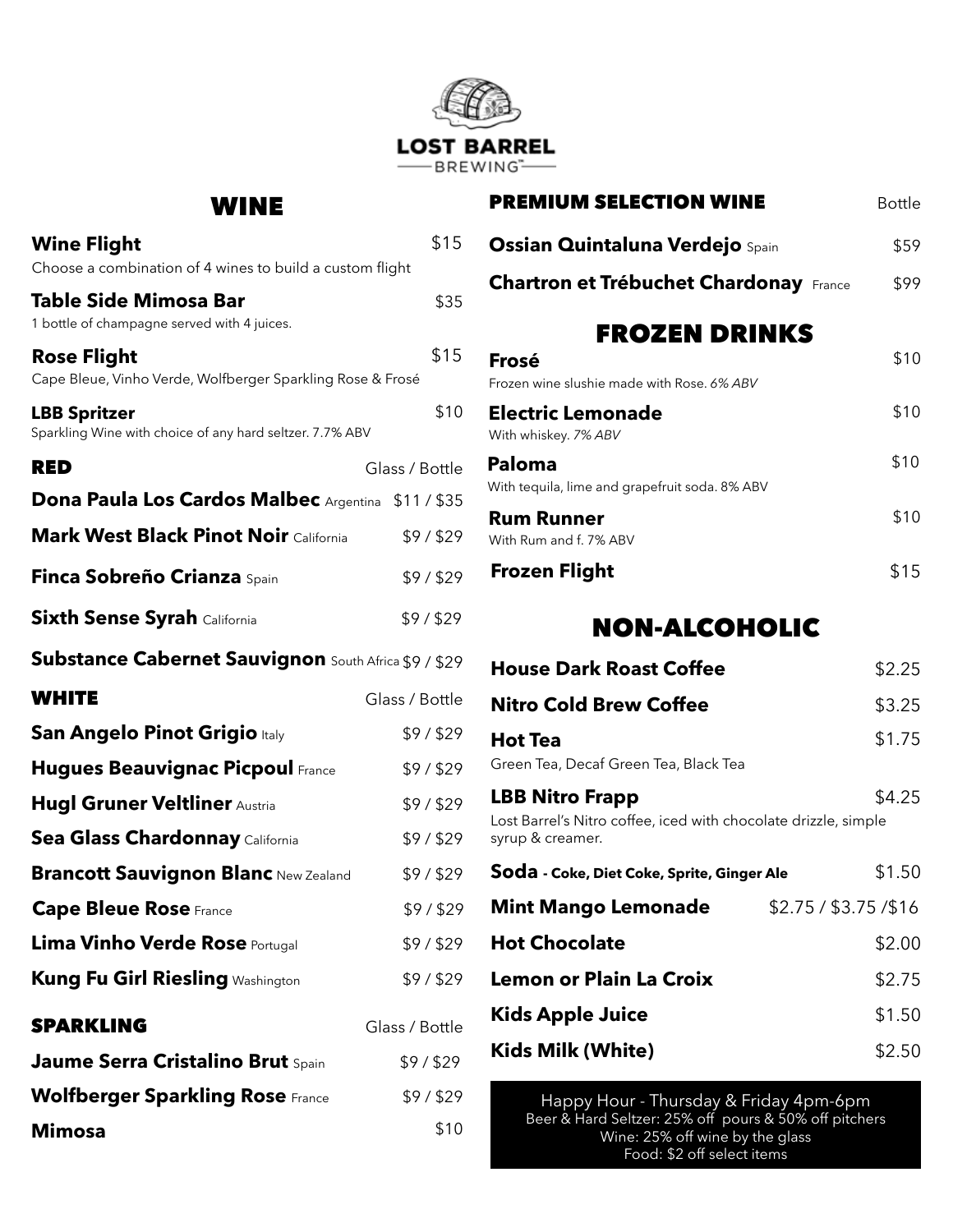

## SHAREABLE PLATES

#### **Crush Puppies \$17**

crispy crab & shrimp fritters with Cajun remoulade dipping sauce **contains: soy, dairy, gluten, eggs, fish, shellfish**

#### **Chicken & Lemongrass Potstickers** \$14

pan-seared dumplings with a Thai chili dipping sauce **contains: gluten, fish / sauce contains: soy, gluten, sesame, fish**

#### **Peruvian-Style Chicken Skewers** \$13

marinated & grilled chicken with fresh cilantro lime slaw & ají amarillo dipping sauce **sauce contains: soy, dairy, eggs**

#### **Spiral Fries**  $\sqrt{9}$

| thick-cut seasoned fries with LoCo secret dipping sauce                  |
|--------------------------------------------------------------------------|
| contains: gluten   vegan / sauce contains: soy, dairy, eggs   vegetarian |

#### **Spinach-Feta Hummus** \$12

| traditional hummus with lemon & tahini, blended              |     |
|--------------------------------------------------------------|-----|
| with sautéed spinach, topped with feta                       |     |
| cheese & fresh basil purée                                   | \$4 |
| *substitute fresh vegetables for pita                        |     |
| contains: dairy, sesame   vegetarian / pita contains: gluten |     |
|                                                              |     |

#### **Charcuterie & Cheese \$17**

an assortment of cheeses, cured meats, Mediterranean olive mix, pear-herb mustard & sun-dried fruits with a warm baguette **contains: dairy, gluten**

#### **Baked Soft Pretzel**  \$9

| spread & spicy mustard dipping sauce                         |        |
|--------------------------------------------------------------|--------|
| Add Lost Barrel IPA pimento cheese                           | \$2.50 |
| contains: gluten   vegan / cheese contains: soy, dairy, eggs |        |

## PRESSED SANDWICHES & WRAPS

| <b>BB-Cuban</b>                                                                                                                          | \$16 |
|------------------------------------------------------------------------------------------------------------------------------------------|------|
| applewood smoked pulled pork, shaved Virginia ham,<br>Swiss cheese & zesty pickles with serrano cilantro<br>mustard cream & kettle chips |      |
| *substitute fries for chips<br>contains: dairy, gluten                                                                                   | \$3  |
| <b>Spicy Buffalo Ranch Chicken Wrap</b><br>12" soft flour tortilla, original chicken tenders, cheddar                                    | \$14 |

| contains: Tender - Soy, Gluten   Ranch Sauce - Soy, Dairy, Egg   Tortilla - Gluten |     |
|------------------------------------------------------------------------------------|-----|
| *substitute fries for chips                                                        | \$3 |
| peppercorn ranch.                                                                  |     |
| cheese, spicy buffalo sauce, chopped romaine lettuce &                             |     |

## FRESH SALADS

| <b>Classic Caesar</b>                                               | \$10 |
|---------------------------------------------------------------------|------|
| chopped romaine lettuce, shaved parmesan cheese &                   |      |
| house-made basil focaccia croutons with a lemon garlic              |      |
| caesar dressing                                                     | \$5  |
| *add seared & diced chicken breast                                  |      |
| contains: dairy, gluten / dressing contains: soy, dairy, eggs, fish |      |

## FROM THE GRILL

|   | <b>Brewhouse Burger (1/3 lb.)</b><br>dry rubbed all-beef patty with lettuce, caramelized                                                                                                                      | \$11           |
|---|---------------------------------------------------------------------------------------------------------------------------------------------------------------------------------------------------------------|----------------|
|   | onions, dill pickles, LoCo secret sauce & kettle chips<br>*add American cheese<br>*substitute fries for chips<br>bun contains: gluten, eggs / cheese contains: soy, dairy<br>sauce contains: soy, dairy, eggs | $$.50$<br>$$3$ |
|   | <b>Hot Dog</b><br>all-beef frank on a toasted bun with kettle chips<br>bun contains: gluten                                                                                                                   | \$5            |
|   | <b>Veggie Burger</b><br>a blend of organic brown rice, rolled oats, corn,<br>carrots, and onions. seasoned with spices, served<br>with lettuce, caramelized onions, dill pickles,                             | \$14.50        |
|   | mango-chipotle bbq sauce & kettle chips<br>*substitute fries for chips<br>veggie patty contains: soy, wheat   bun contains: gluten, eggs                                                                      | \$3            |
| 4 | IME TO                                                                                                                                                                                                        |                |

## ZMDV

#### **1/2 Order of Tenders & Fries** \$11

breaded all white meat chicken & spiral seasoned fries with gorgonzola or ranch dipping sauce

#### **1/2 Sandwich & Order of Fries** \$12

BB-Cuban with spiral fries

## CRISPY CHICKEN TENDERS

full order of breaded all white meat chicken with choice of two dipping sauces

| Original<br>contains: soy, gluten                      | \$14 |
|--------------------------------------------------------|------|
| <b>Brewhouse Dry Rubbed</b><br>contains: soy, gluten   | \$14 |
| <b>Garlic Parmesan</b><br>contains: soy, dairy, gluten | \$14 |

**Korean (gochujang)** contains: soy, gluten, sesame **creamy gorgonzola**  contains: soy, dairy, eggs **peppercorn ranch mango-chipotle BBQ** contains: soy, dairy, eggs **Pick Any Two Dipping Sauces**

## SEASONAL SPECIALS

| <b>Bratwurst Sausage</b>                    |     |
|---------------------------------------------|-----|
| local grilled bratwurst on a bun with spicy |     |
| mustard & kettle chips                      |     |
| substitute fries for chips                  | \$3 |
| *bun & fries contain: gluten   vegan        |     |

#### **Chicken Caesar Wrap**   $$13$

12" soft flour tortilla, original chicken tenders, chopped romaine lettuce, shaved asiago & parmesan cheeses with a lemon garlic Caesar dressing *\*substitute fries for chips* **contains: tender - soy, gluten | tortilla - gluten | dressing - soy, dairy, eggs, fish | cheeses - dairy** \$3